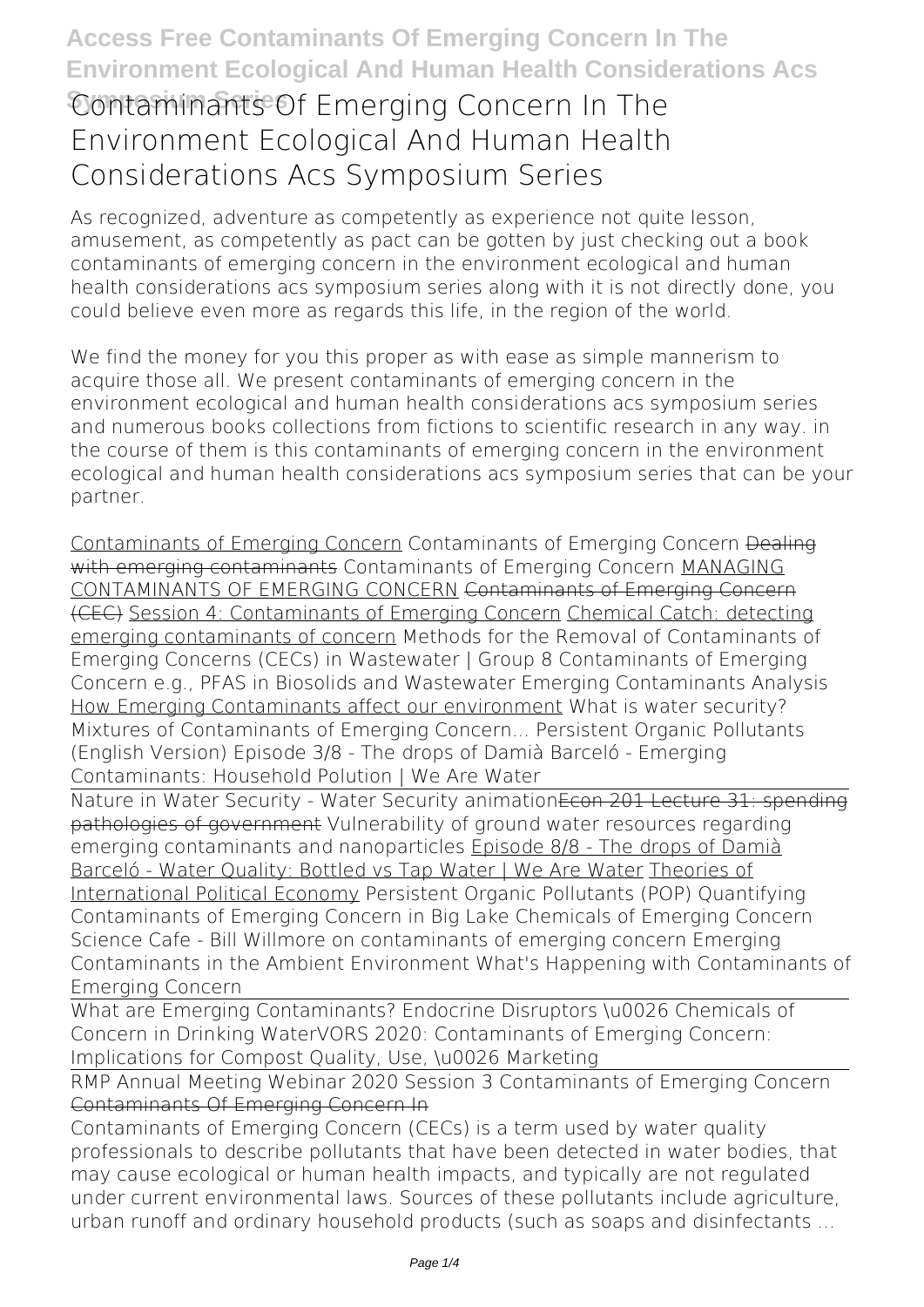### **Contaminants of emerging concern - Wikipedia**

Thereare several terms, such as contaminants of emerging concern (CECs), emerging pollutants (EPs), or emerging contaminants (ECs), related to the heterogeneous group of chemicals that include daily personal care products and pharmaceuticals (PPCPs), endocrine‐disrupting chemicals (EDCs), hormones, food additives (e.g., artificial sweeteners [ASWs]), flame retardants, herbicides, disinfection byproducts (DPBs), plasticizers, wood preservatives, laundry detergents, and nanoparticles (NPs).

#### Contaminants of emerging concern in aquatic environment ...

These contaminants are referred to collectively as "contaminants of emerging concern" and represent a shift in traditional thinking as many are produced industrially yet are dispersed to the environment from domestic uses.

### Contaminants of Emerging Concern in the Environment ...

Contaminants of emerging concern (CECs) refers to any chemical discovered in water or in the environment that had not previously been detected, or were only present at insignificant levels. CECs can range from pharmaceuticals and personal care products to persistent organic pollutants used in many industrial processes.

### Contaminants of Emerging Concern | SCIEX

Contaminants of Emerging Concern (CECs) is a term used to describe pollutants that have been detected in the aquatic environment that may cause ecological or human health impacts. Despite advancements, significant obstacles still prevent comprehensive assessments of the environmental risks associated with the presence of CECs.

### Contaminants of Emerging Concern: Environmental Toxicology ...

These chemicals are known as "contaminants of emerging concern" or simply "emerging contaminants." Emerging contaminants are important because the risk they pose to human health and the environment is not yet fully understood. Pharmaceuticals, personal care products (PCPs) and endocrine disrupting compounds (EDCs) are among the prime examples of emerging contaminants. Up to 90% of oral drugs pass through the human body and end up in the water supply.

#### Contaminants of Emerging Concern - wqa.org

The concern over emerging contaminants is new because they are new chemicals, newly detected chemicals, and chemicals with recently discovered potential health effects. Conventional wastewater treatment plants typically remove organics and pathogens, converting the mass of sewage to common gases and water.

#### Contaminants of Emerging Concern in Water

Emerging contaminants, or contaminants of emerging concern, can refer to many different kinds of chemicals, including medicines, personal care or household cleaning products, lawn care and agricultural products, among others. These chemicals make it into our Nation's lakes and rivers and have a detrimental affect on fish and other aquatic species.

### Emerging Contaminants - USGS

Contaminants of emerging concern (CECs), including pharmaceuticals and personal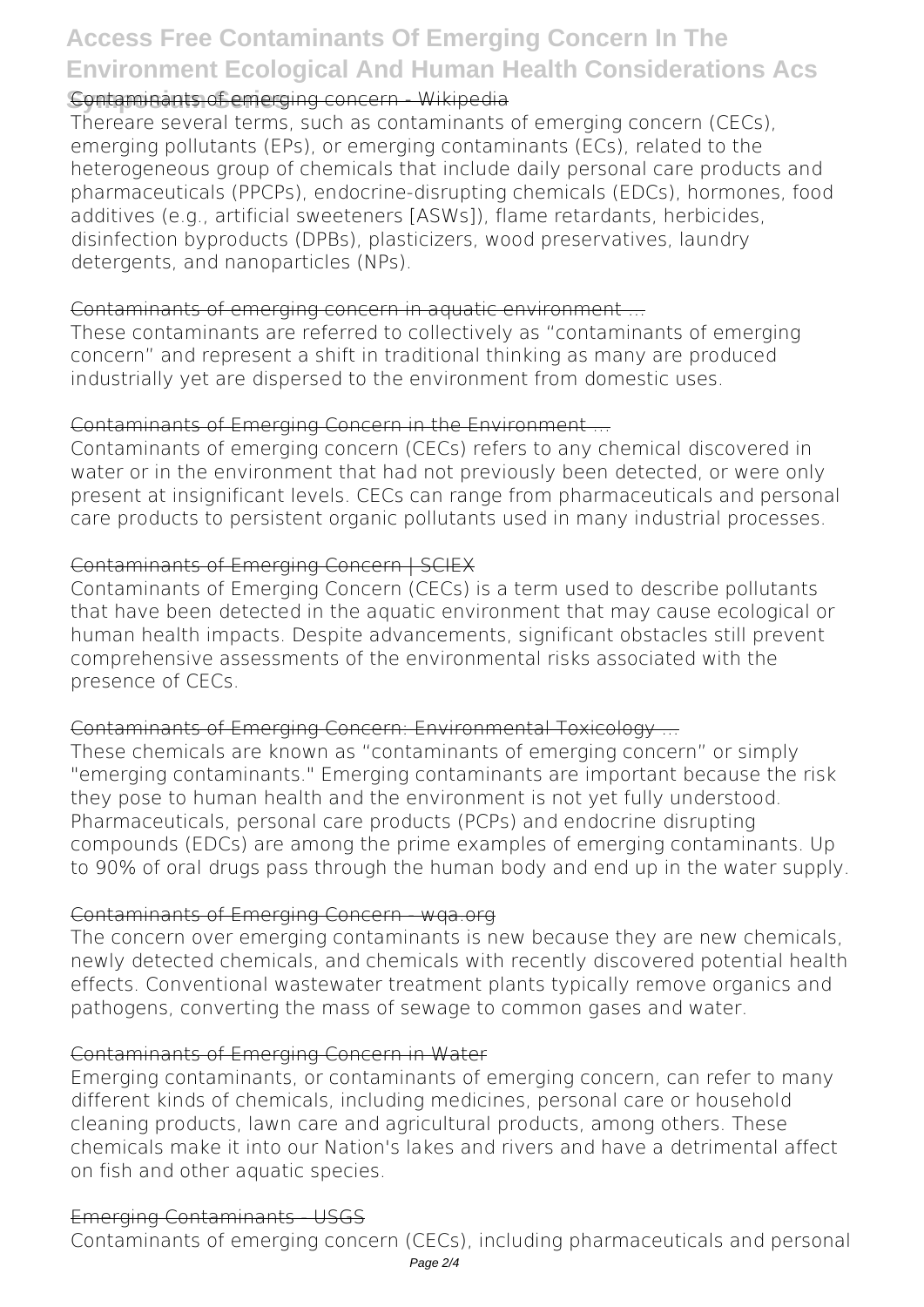Care products (PPCPs), are increasingly being detected at low levels in surface water, and there is concern that these compounds may have an impact on aquatic life. It is important for EPA to be able to evaluate the potential impact of CECs and PPCPs on aquatic life and have an approach for determining protective levels for aquatic organisms.

### Contaminants of Emerging Concern including Pharmaceuticals ...

Contaminants of emerging concern People and industry use tens of thousands of chemicals in industrial and household products and applications. A vast array of of these chemicals have been found in the environment, where we consider them contaminants of emerging concern or CECs.

### Contaminants of emerging concern | Minnesota Pollution ...

Contaminants of Emerging Concern Contaminants of Emerging Concern (CECs) are compounds that may be in your water, but are not routinely monitored. Some examples of CECs are part of a group called Pharmaceuticals and Personal Care Products (PPCPs) that are often detected in water sources.

### Contaminants of Emerging Concern - Eurofins USA

The presence of emerging contaminants, including pharmaceuticals and personal care products (PPCPs), pesticides, and endocrine-disrupting chemicals (EDCs), in water bodies is a serious problem in many countries. However, the environmental fate of emerging contaminants and their behavior is largely unknown.

#### Emerging Contaminant - an overview | ScienceDirect Topics

"Contaminants of emerging concern" refers to chemicals people use every day, including pharmaceuticals, personal care products, flame retardants, and plasticizers. Some specific examples of CECs include synthetic estrogen found in birth control and DEET found in insect repellant.

### USFWS: Contaminants of Emerging Concern

DEP has initiated a study to examine contaminants of emerging concern (CECs) in streams and rivers of the state. CECs are any contaminants that are new to the environment or have been around for a long time but are just now able to be studied due to advances in laboratory techniques.

### Contaminants of Emerging Concern

Technical and Emerging Contaminant Fact Sheets. EPA published the following technical fact sheets, which provide brief summaries of contaminants of concern that present unique issues and challenges to the environmental community and EPA at contaminated federal facility sites.

### Emerging Contaminants and Federal Facility Contaminants of ...

Contaminants of Emerging Concern (CECs) are contaminants that are now being found in our natural waters like lakes and streams, as well as our wastewater. CECs are important because we don't fully know the risk they pose to the environment and human health.

### Contaminants of Emerging Concern - Coon Creek Watershed ...

Contaminants of Emerging Concern. Contaminants of Emerging Concern. Explore